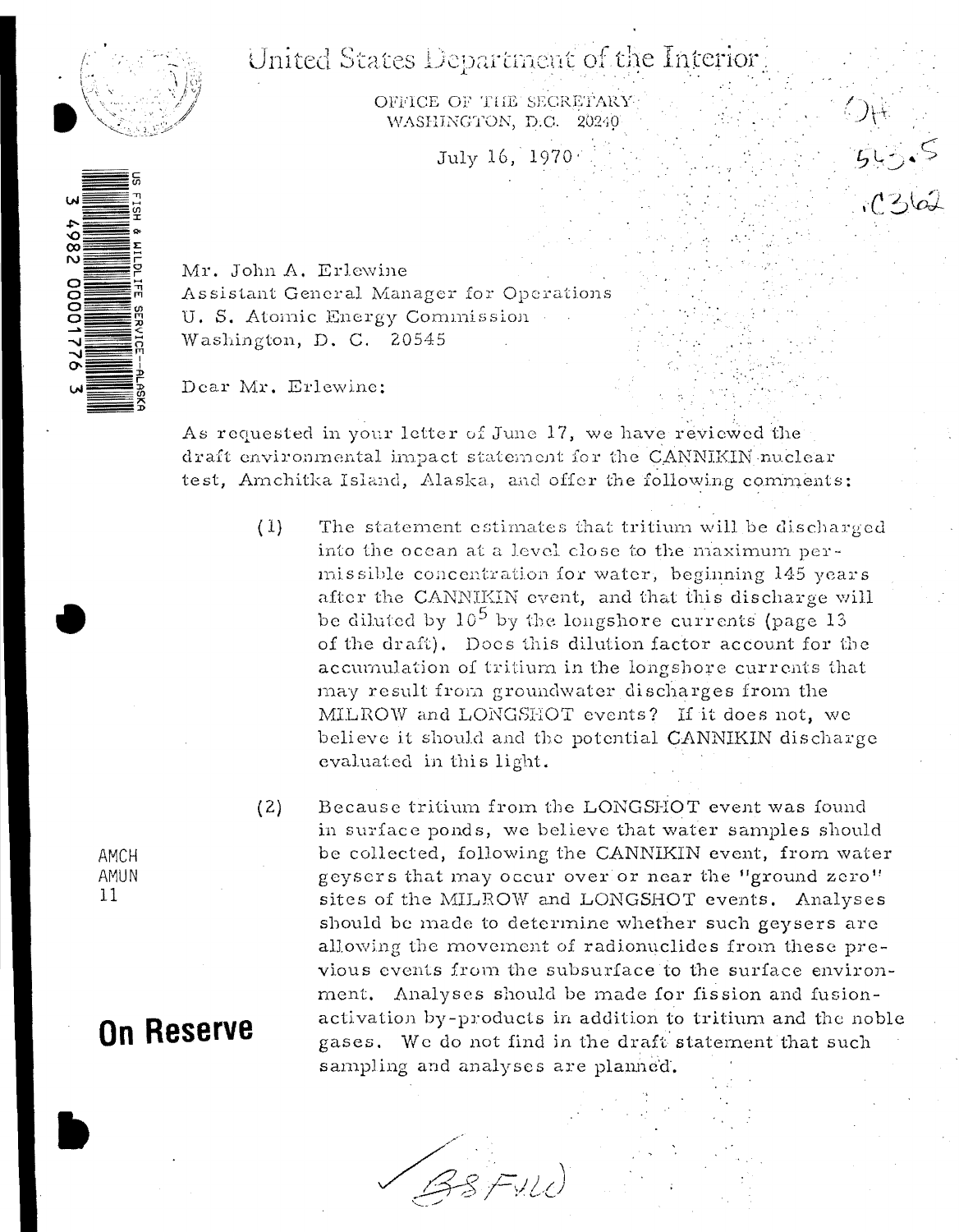$(3)$ 

 $(5)$ 

Careful and continued monitoring of the radioactivity in the marine environment and especially in fishes of the Amchitka area should be maintained in cooperation with the Department of the Interior, in order to insure that there is no contamination of commercial fishery products. In the unlikely event that contamination did occur, we must be aware of it and prepared to reassure the American public of the safety of fishery products moving into the market.

 $(4)$ We do not believe that the anticipated possible loss of up to 20 sea otters from the native population of 2,500 would be of any lasting significance. It may be possible to minimize the possibility of these small losses; however, by having harvest or transplant stock collected from near the test site if any animals are taken for those purposes within a few months prior to the tests. Also, the contemplated sea otter research program may provide us with techniques for luring or driving the animals from the test area at shot time.

The draft statement refers to man-made containment structures, such as sewage treatment facilities, drilling mud pits and fuel oil tanks on the Island. Although the statement makes little reference to these facilities, we assume that proper precautions have or will be taken to prevent possible failure due to the scismic shock from the CANNIKIN test.

 $(6)$ Although the conclusion that CANNIKIN is unlikely to trigger a seismic event as large as or larger than the nuclear event is valid, some of the statements leading to that conclusion are not entirely correct and may be misleading. It should be pointed out, however, that additional background studies on regional tectonics and marine geology are underway and final evaluations of the feasibility of the CANNIKIN event should not be made until the results of these studies have been assessed.

2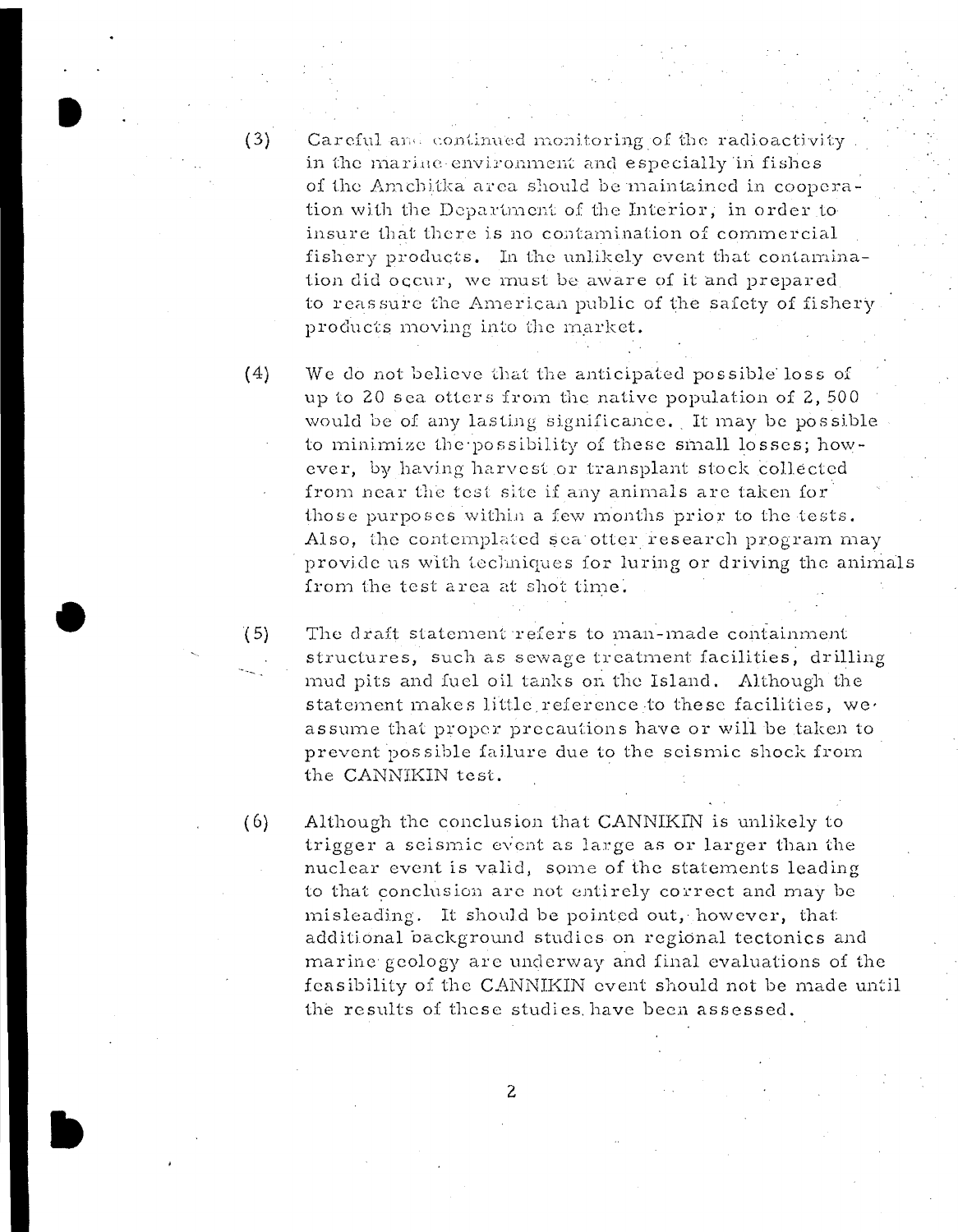Cooperation between this Department and the Atemic Dnergy Commission with regard to the past nuclear tests on Amchitta Island and in proposation for the CANNEKIN test has been effective toward balancing our various interests. We look forward to conthuing cooperation in this regard.

We appreciate the opportunity to review this statement.

Sincerely yours,

John Juarles

John R. Quarles, Jr. Accistant to the Secretary for Policy Planning and Research

MR

 $\mathcal{C}_1$ 

CC: Secretary's Files FWOA ST&W BIA MGS # FWL  $\mathcal{L}_{\mathcal{A}}$  $C\subset \mathbb{C}$ MBM.  $EBLM$ γç. Regional Coordinator-Alaska PLM

RLWilliams: mjb (S)  $7 - 16 - 70$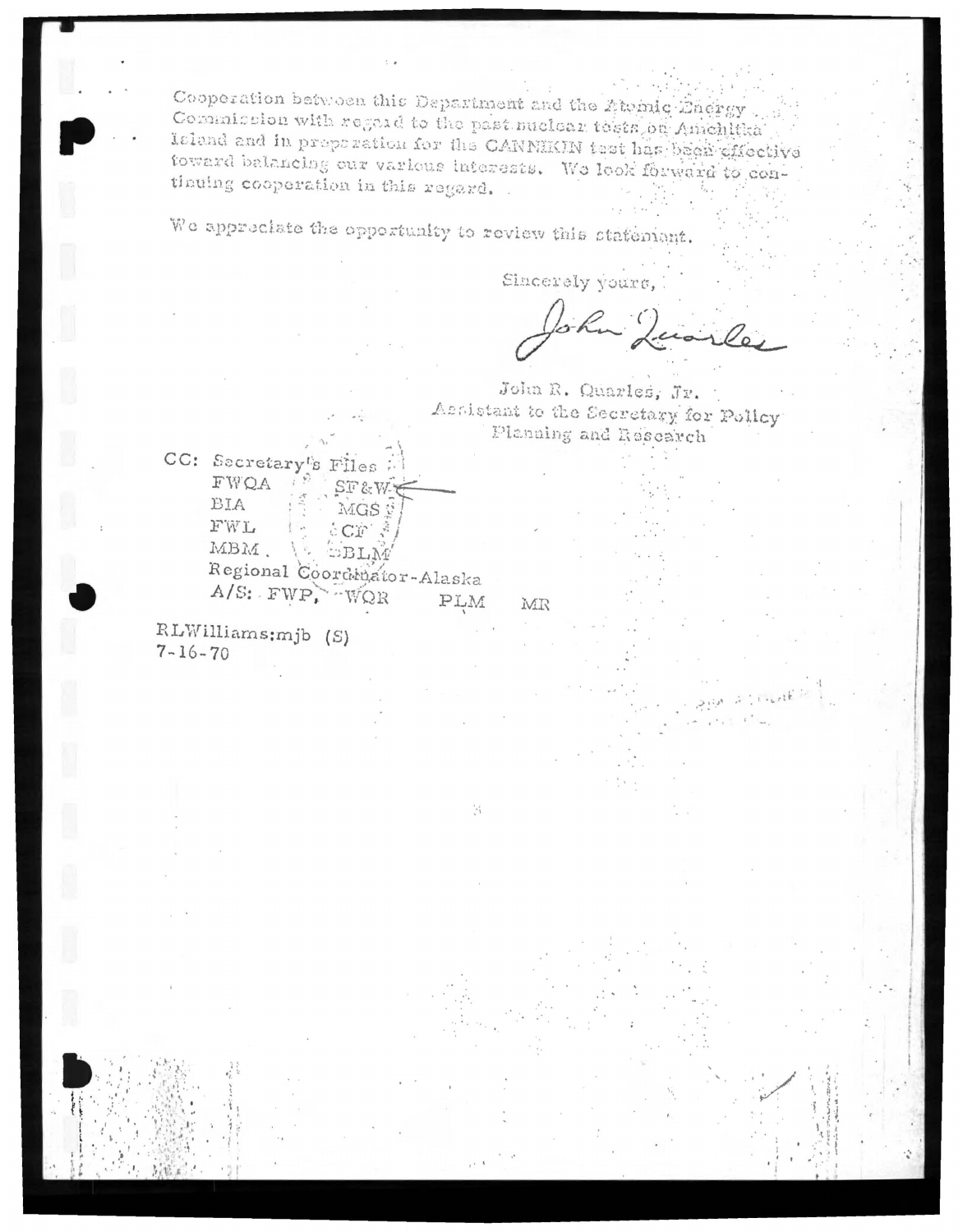Emmy / 10

UNITED STATES DEPARTMENT OF THE INTERIOR FISH AND WILDLIFE SERVICE BUREAU OF SPORT FISHERIES AND WILDLIFE WASHINGTON, D.C. 20240

 $JUL$  1 0 1970

Manorandum

 $T\circ$ .

Assistant to the Secretary for Program Planning and Coordination Through: Commissioner of Fish and Wildlife Assistant Secretary for Fish and Wildlife and Parks

**Active** 

Director From:

Subject: Review of draft environmental impact statement submitted by AEC for the CANNIKIN test, Alaska

Your memorandum of June 22 requested our comments on a Section 102  $(2)(3)$  statement submitted under the Environmental Policy Act of 1969 for the above project.

the Bureau of Sport Fisheries and Wildlife has been involved with. the Atomic Energy Commission in the current series of underground unlear tests since late 1966. Amehitka is one of the many islands in the Aleutian Islands National Wildlife Refuge. It was chosen as a test site because of its isolation, geological structure, and availability of transportation system, i.e., a harbor and a 10,000foot concrete runway.

The Bureau provided AEC with a statement of research and management naeds in April 1967. We identified two potential types of damage from the AEC program. One was from human occupancy, construction, and vehicular activity. The second was potential damage from the underground nuclear tests. At our request, AEC provided the Bureau with funds to hire two refuge management biologists. These men have been rocating the duty since mid-1967 at monthly intervals. Their function has been day to day coordination with AEC employees and contractors angaged in construction of camps, roads, communication facilities, and underground test sites. These men have been highly effective in reducing the amount of damage to the environment. Otherwise there would have been more unregulated use of motor vehicles, careless or poorly conducted construction activity, and improper disposal of trash, debris, and other waste.

There has been some damage to the fragile tundra from construction activity, most of which occurred prior to the arrival of our people on the island in mid-1967. There has also been damage from leaky mud sumps at the drilling sites which have damaged some streams and ponds. On June 22, the Bureau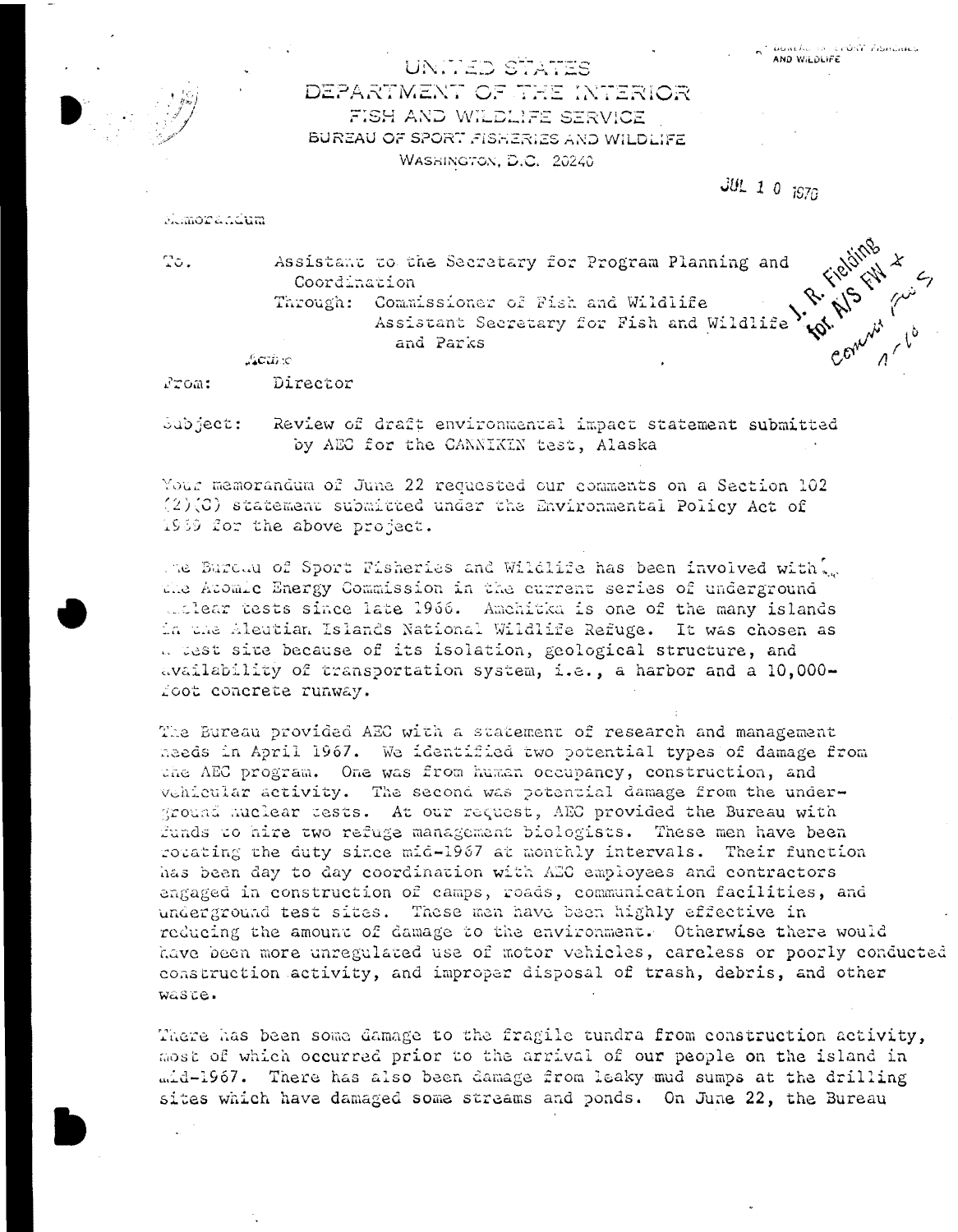submitted an environmental damage repair plan to AEC. This identified the areas of environmental damage or remaining physical debris (i.e., firing cables, oil drums, abandoned vehicles) which should be repaired or removed by the AEC prior to departure from the island. In some areas we feel that effective repair techniques are not available and we agree that repairs should not be attempted. In other areas we > - recommend leveling and restoration of ground contours. Where possible this should be coupled with appropriate revegetation techniques which would stabilize the soil and restore the native vegetation at the earliest possible time. We have recommended against introduction of any exotic plants to the island which might alter its native vegetation. Our employees report that the AEC has already accomplished some of the minor repair measures. The proposed restoration plan is under review by AEC at this time. We expect an early response and anticipate full cooperation from them. The cleanup program may include the incidental removal of some of the enormous amounts of junk and debris of every description which was left on the island by our military forces at the end of World War II.

The AEC has mounted an effective environmental research program at Amehitka to determine the possible effects which the underground nuclear tests might have upon the environment, including fish and wildlife resources. The research proposals are based, at least partially, upon the original research recommendations made by the Bureau of Sport Fisheries and Wildlife. Since August 1968, the AEC has provided funds for the employment of two research biologists who coordinate for the Fish and Wildlife Service with the research program. Their primary responsibility is to insure the adequacy of the investigations as they relate to the Fish and Wildlife Service. One employee is a Eureau of Sport Fisheries and Wildlife employee and the other is in the Bureau of Commercial Fisheries. The Bureau of Sport Fisheries and Wildlife has generally taken the lead in coordinating this program because of its administration of the refuge and greater involvement with the resources.

The bioenvironmental research program has been handled by the Battelle Memorial Institute of Columbus, Ohio, under contract with the AEC. The principle field investigations have been conducted largely under subcontract from Battelle to various university personnel. Two marine environment investigations have been conducted by the Bureau of Commercial Fisheries under a contract from AEC. These involved a brief oceanographic survey performed by a BCF vessel which was in the Amchitka area. The second is an inshore marine ecology study initiated for the MILROW event and to be continued for CANNIKIN. This involves a scuba diving team for investigating inshore populations.

The two research biologists have recently reviewed the fiscal year 1971 bioenvironmental research proposals under review by the AEC and Battelle. We have been advised by AEC that certain research efforts which we felt should be strengthened or increased will be covered. These include an increase in an exploratory fishing effort by one week's additional vessel A food habit study of seagulls is to be continued during the 1971 time. There has been a photogrammetry project designed to record program. environmental changes on the island and also as a means of censusing the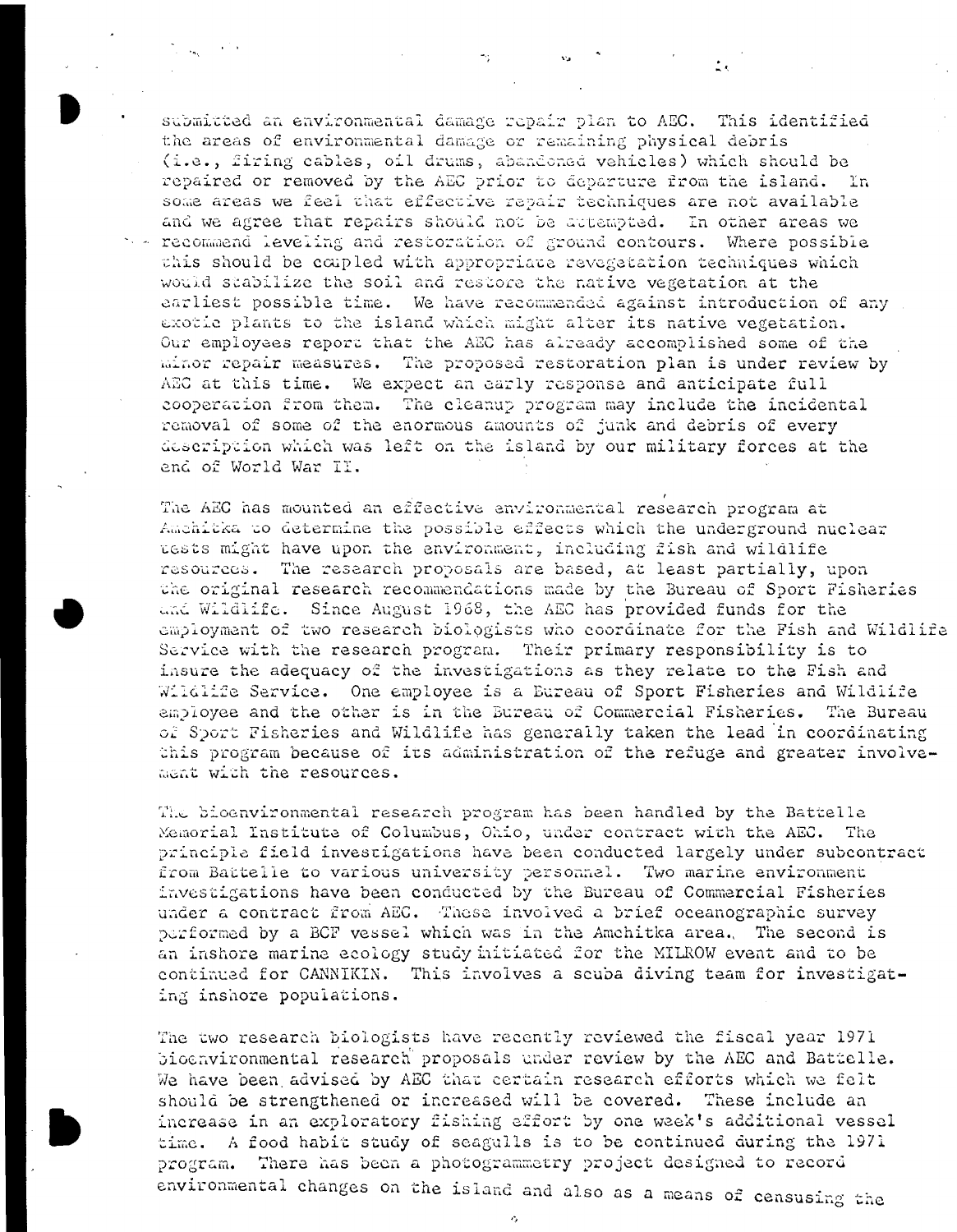octer population around sue island. We are advised that new and more sophisticated equipment will be used by the Battelle contractor this year. AEC is considering expanding the photographic program with even more sophisticated equipment and more frequent photographic coverage.

The Eureau has urged a review of the sea otter research program with an idea of reorienting the study towards behavior more than physiology of the otter. The revision of the study plan is underway by AEC and Battelle. We arein complete agreement with this change and will cooperate in developing the new research plans.

We are in agreement with the AEC estimates of physical damage to the environment and fish and wildlife resources as a result of the MILROW test in October 1969. Several fish and wildlife personnelwere present at the time of the test and assisted in the assessment of the effects. We have no basis for disagreement at this time with the present projections of probable effects of the CANNIKIN test on fish and wildlife resources. As final estimates of potential ground movement, pressure, waves, soil slippage, and rock falls are developed, we will be better able to confirm these easements. We do not believe that the anticipated possible loss of up to 20 sea otters from the native population of 2,500 would be of any lasting significance. It may be possible to minimize the possibility of these small losses by having harvest or transplant stock collected from near the test site if any animals are taken for those purposes within a fow months prior to the tests. The contemplated sea otter research program may provide us with techniques for luring or driving the animals from the test area at shot time.

Should we lose cliff sites used for nesting by falcons or bald eagles, there may be little, if any detectable effect. New precipices formed when cliffs drop, whether from natural causes such as earthquakes or under-' mining by the sea or by nuclear tests, may prove as acceptable to the birds as the old sites. The loss of seastacks may be of greater effect since collapse of a stack may not leage a potential new site. However, the contemplated loss of some of the stacks along a part of the island coast may not be of major significance if a large number of stacks remain.

The losses of some sticklebacks, Dolly Varden, or salmon in the freshwater environment should not be critical and undoubtedly these will be replaced by natural restocking if the stmam and pond environment suffers no permanent damage. The losses of some ponds or streams may reduce at least temporarily the freshwater environment available to these fish and to waterfowl. New ponds which might be created may eventually prove suitable for these species. The streams and ponds lost or damaged hopefully would be only a small portion of those on the island.

One of the greatest concerns has been the potential venting or leakage of radionuclides to the surface environment. At every opportunity we have insisted upon thorough monitoring of the test sites and surrounding

3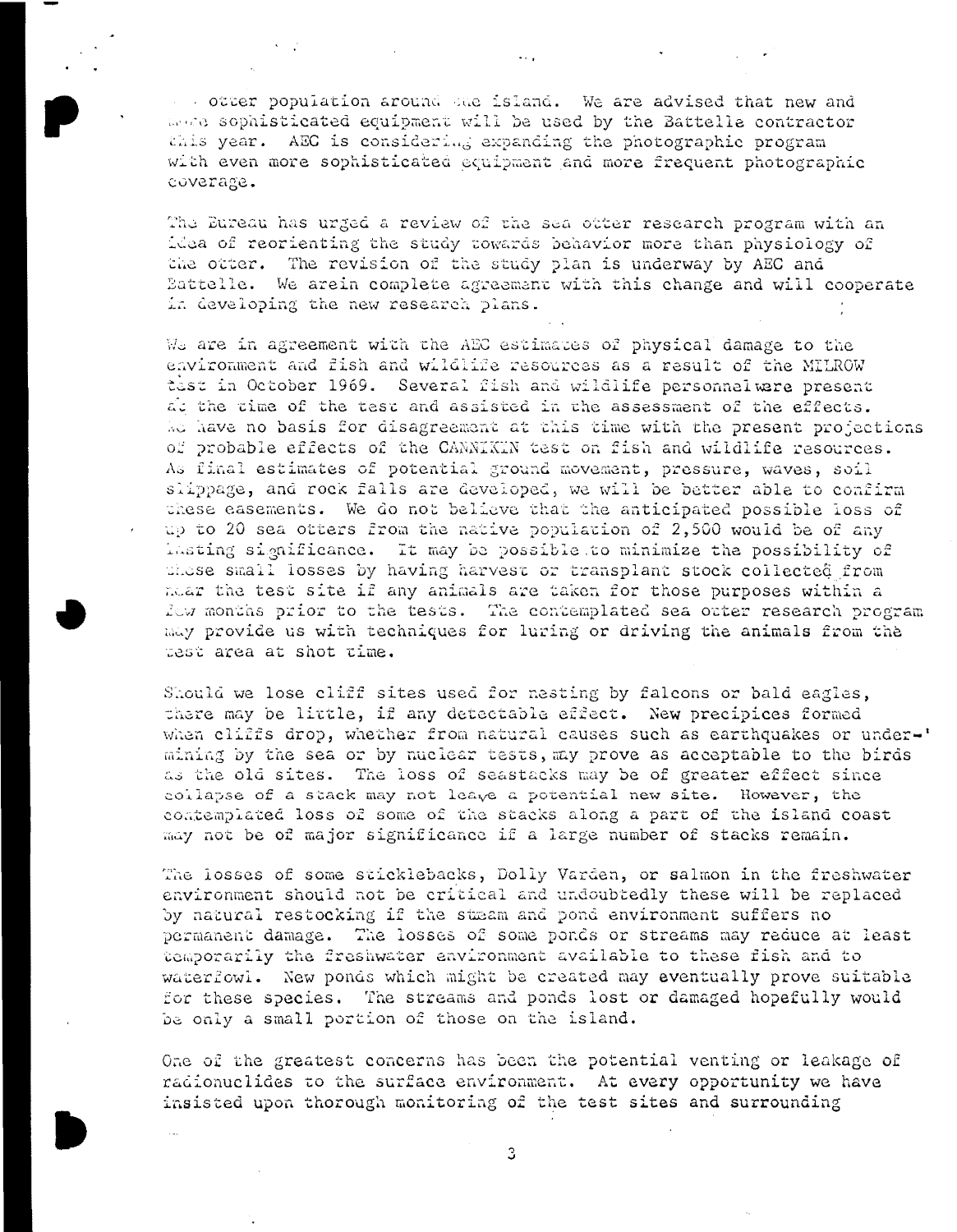environment before, during, and after these events. We are concerned by the predicted leakage of tritium to the ocean, as listed on pages 13 and 16 of the statement. Page 13 indicates that starting at 145 years after the explosion, tritium would leak at a concentration level hear the maximum permissible concentration for drinking water. The discharge would be contaminated groundwater at a volume of about 15 m<sup>3</sup>/hr. This discharge would occur over an area of about 300 m<sup>2</sup>, but the depth is not indicated. The discharge would continue for a period of 43 years. AEC indicates that one-half knot longshore current would change ocean water over the discharge zone three times an hour. This results in a dilution rate in the order of 10<sup>5</sup>.

If these predictions are correct, then there may not be significant impact on the biological environment, assuming that "biological magnification" does not occur. Presumably the estimate assumes that there will be no additional radioactivity from other subsequent nuclear lests at this or other sites. Mowever, the whole Aleutian Islands chain is in a zone of major seismic activity. We believe there should be an assessment of the potential impact of predicted leakage which could result if a major seismic event made it possible for the contaminated groundwater to reach the ocean at some earlier time than the 145-year interval. We are not implying here any seismic result from the test itself. We recommend chat AEC be asked to assess the probability of a natural leakage which would take place. We further believe that there should be careful periodic monitoring of the biological populations in the area in which the ultimate radioactive discharge would take place.

We have in the past urged AEC to insure that there is significant, careful, continuing monitoring of the radioactivity in the marine environment and especially in fishes of the Amchitka area in order to insure that there is no contamination of commercial fishery products. In the unlikely event that contamination did occur, we must be aware of it and prepared to reassure the American public of the safety of fishery products moving into the market.

The Bureau of Sport Fisheries and Wildlife will continue to cooperate with the AEC in the various phases of the test program at Amchitka. If deficiencies in the program are detected they will be brought to the attention of the AEC. During later stages before the CANNIKIN test we will participate in preparation of experimental measures to determine the effects on certain fish and wildlife species.

We appreciate the opportunity to review and to comment on this statement.

 $\mathcal{A}_{\mathbf{1},\mathbf{2}}$ 

(Sgå) A. V. Tunison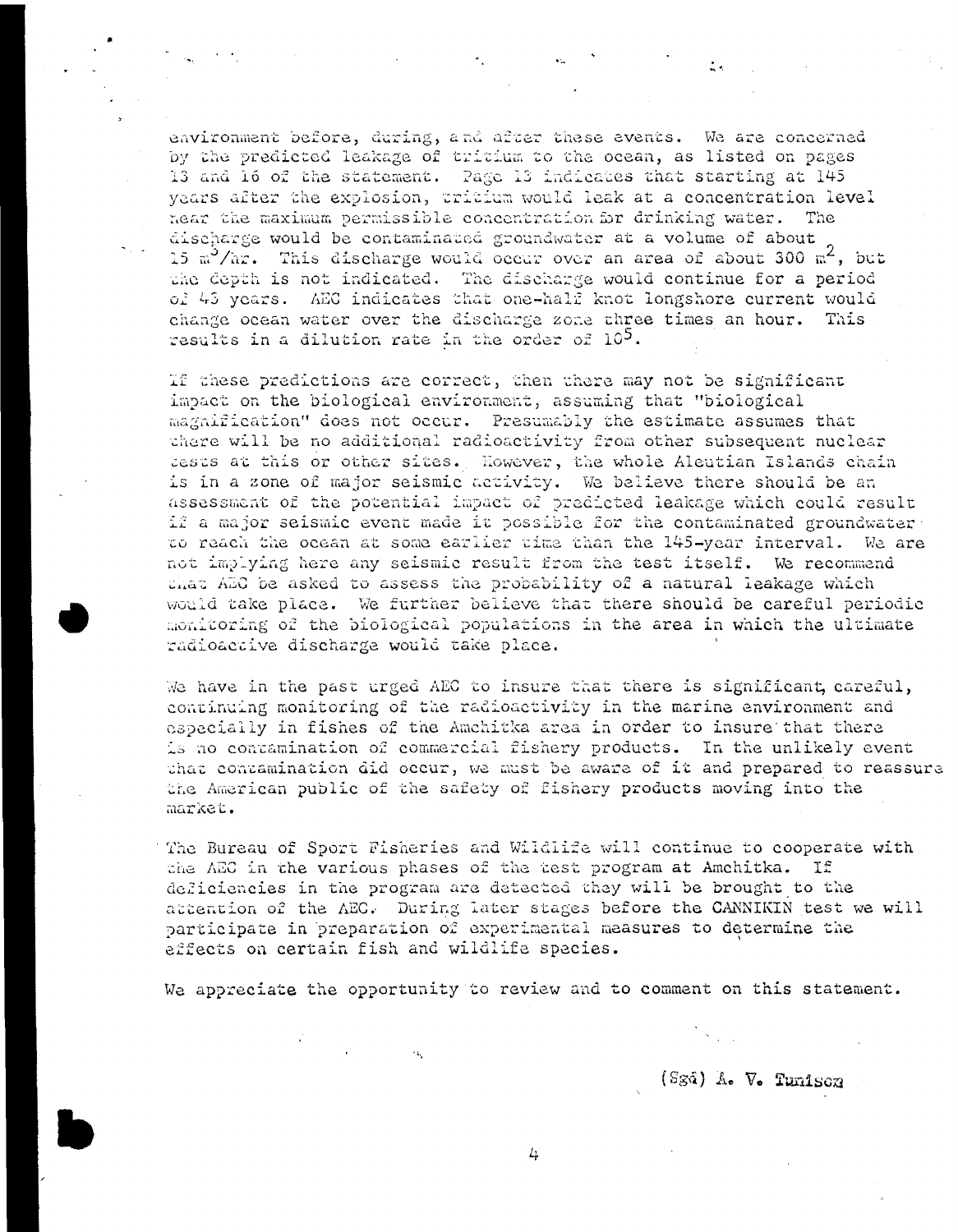## Ecological **Study For:** Amchitka?

JUNEAU  $AP$   $\rightarrow$  Four Democrats introduced a resolution in the House Tuesday asking the Atomic Energy Commission he directed to comply with the National Environmental Policy Act before continuing underground nuclear tests on Alaska's Amchitka Island.

The resolution's prime sponsor is Rep. Helen Fischer of Anchorage. Cosponsors are Reps. Mike Bradner and John Huber, both of Fairbanks, and Dick McVeigh of Anchorage.

The resolution contends that prior to an Aleutian Island test last year, "there was little, If any, information produced by the Atomic Energy Commission which would indicate ... that adequate measures had been taken to protect man in his personal and physical environment."

The AEC tentatively has scheduled a second test for later this year.

Mrs.' Fischer, who pointed out conditions of the act are delaying issuance of a permit for the Trans-Alaska pipeline, declared that "comparing the two projects would be like comparing Mt. McKinley to a molehill as far as danger to the environment." She said the underground testing was more dangerous.

Mrs. Fischer added, "I would think such ecology-minded groups as the Sierra Club Friends of the Earth, etc. should be more concerned about the atomic tests at Amchitka and that they would insist that the Atomic Energy Commission be guided by the same or even, high<del>er</del> regulations, rules and safeguards that are bein imposed on the North Side pipeline."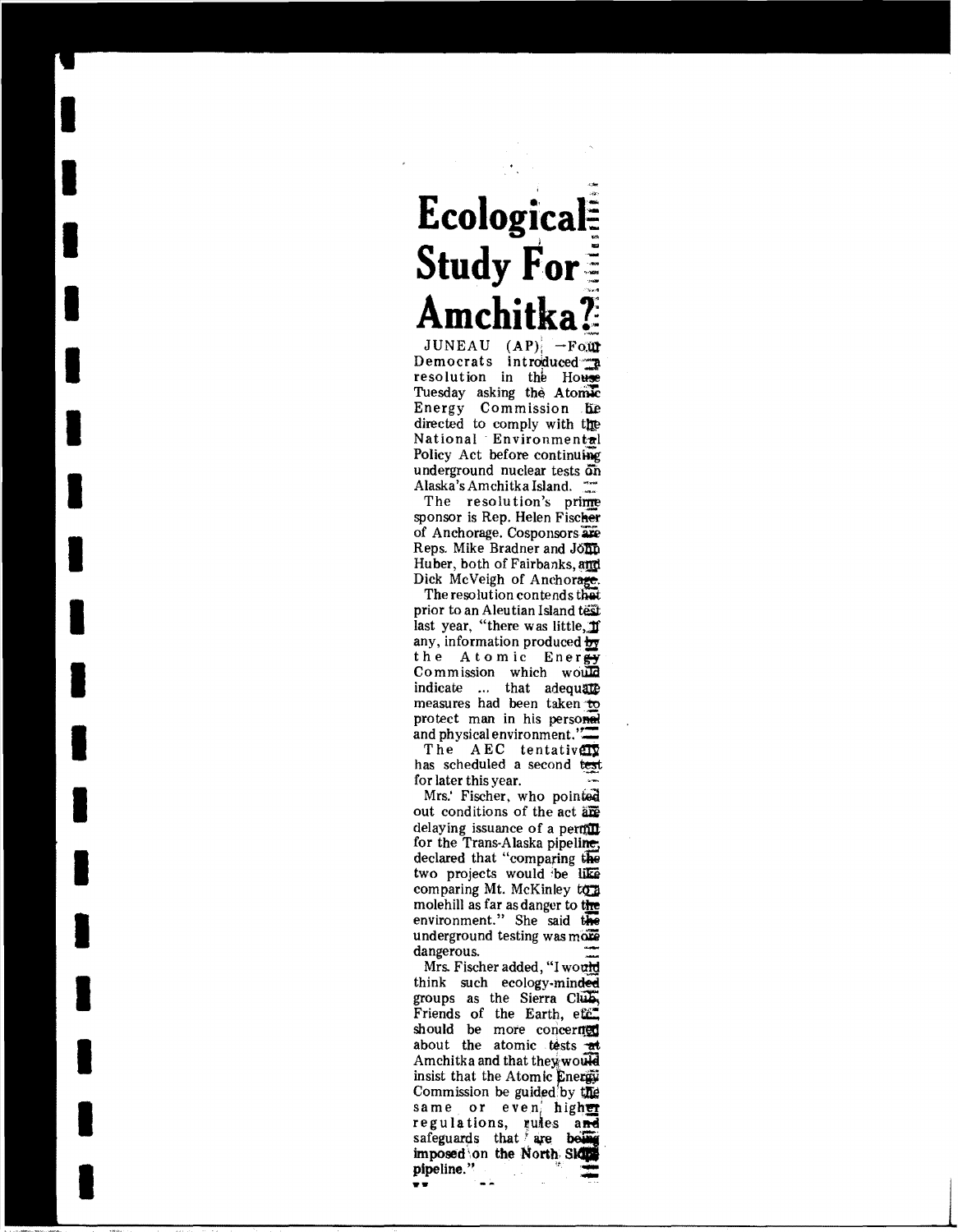support trom the adults in the community for next year's Anchorage spruce-up.

"I hope to get more groups committeed to the main roads next year." she said

Tom Cox, chairman of the Chamber of Commerce Beautification Committee, said, "The tunnout represents double the participation for 1970."

He said 18,000 cans of free Pepsi and Coca Cola were given to the clean-upers.

John Asplund, borough chairman, awarded the Chairman's trophy to Romig Junior High for the school with the most bags of trash returned.

He said that both the borough and city will offer free dump privileges to residents until May 22, exclusive of Sundays.

# EC releases environment statement on Amchitka test

#### By ALLAN FRANK Daily News Staff Writer

Athen A Arien

WEWS

ANthonese

 $47.77$ 

The Atomic Energy Commission (AEC) Thursday released an Environmental Impact Statement outlining probable effects on Amchitka of the most powerful underground nuclear blast ever scheduled by the United States.

Under the 1969 National Environmental Policy Act, the AEC is required to file an impact statement, including possible alternatives to the five-megaton test code-named Cannikan, with the Council on Environmental Quality.

**IMPACT** hearings on the Amchitka underground bomb will be conducted in Juneau on May 26 and Anchorage on May 28. The AEC, which already has filed this draft, then will submit a final statement to the Council.

The 40 page draft, written in somewhat technical language, concludes that the test scheduled for this October must be conducted despite some killing of wildlife and disruption of the environment.

Earthquakes, tsunamis (tidal waves) and possible leakage of radioactive and

terials are discounted by the AEC statement.

Amchitka, westernmost island of the Aleutian Chain, is 42 miles long and two to four miles wide. The blast site is centered on a three mile wide southcentral portion of the island, more than 20 miles from the blast control headquarters.

THE AEC said the test blast would release energy equivalent to five million tons of dynamite or about a 7.0 Richter scale earthquake.

The statement devoted four short paragraphs to dismissal of "acceptable alternatives" to the blast.

The AEC argues that it must conduct the test or "severely hamper the development of nuclear weapons technology of prime significance to our national security requirements."

A SMALLER megaton yield test would not be "acceptable because it would not be possible to obtain the needed information from such a test," the AEC said.

The report does not elaborate what the "needed information" would prove. The AEC does, however, project

े, स

والمستوقي والمتواري والمتواطن والمحاسب

an en h

the impact of the biggest U.S. underground blast ever on the basis of past tests in Nevada and two tests on Amchitka.

ANOTHER AEC objection to alternatives for Cannikan is that Amchitka is the only place where the blast could be safely detonated.

A five megaton blast at the AEC's Central Nevada testing grounds would shake buildings 175 miles away in downtown Las Vegas.

The other alternative, a site in the Brooks Range, would pose hazards to the Beaufort Sea and would be too costly to develop, the AEC said.

So far, the AEC has sunk more than \$190 million into developing Amchitka. The five-megaton blast, scheduled in a 6,000-foot-deep hole, takes its code name Cannikan from a word meaning a small drinking vessel or wooden bucket.

THE AEC BELIEVES that the blast will contain radioactivity inside the underground bubble created by the explosion.

According to the impact statement, radiation will pose no significant threat to men or animals on the island, located about 1,400 miles from Anchorage. Adak and Shemya, both about 200 miles from Amchitka, are the closest inhabited islands.

Shock waves generated by the blast could kill a sixth of Amchitka's American eagle and peregrine falcon populations, a 10th of the island's fish (mostly

(Continued on Page 2)

A16